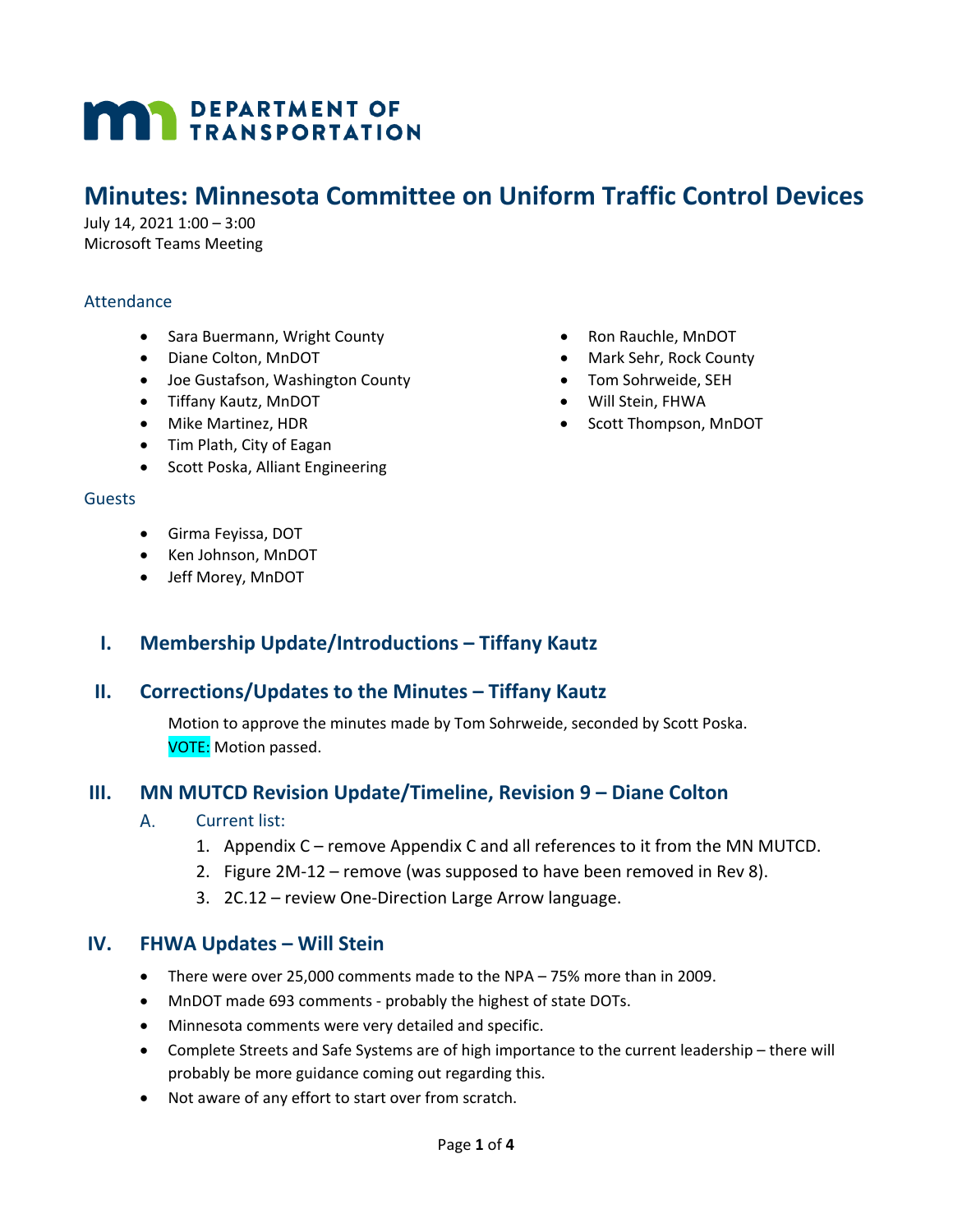# **V. Review of Action Items from Previous Meeting - Tiffany Kautz**

None

# **VI. Meeting Location: Online vs In-person - Tiffany Kautz**

MnDOT will be transitioning in the next few months back to the office. What are thoughts on how we want the meetings structured.

Discussion:

- Online versions have been going well.
- Online seems best for shorter agendas.
- Quarterly in person meetings would be great.

Vote to meet quarterly in person with other meetings online. VOTE: Passed.

Note: First in-person meeting won't take place until after October when MnDOT has transitioned fully back into the office.

#### **VII. Requests for Experimentation Update/Process - Tiffany Kautz**

What involvement would the committee like to have regarding Requests for Experimentation? Does the committee want to approve or deny; support or not support; or simply be aware of Requests for Experimentation? See MN MUTCD [Figure 1A-0 and 1A-1.](https://www.dot.state.mn.us/trafficeng/publ/mutcd/mnmutcd2020/mnmutcd-1.pdf)

Discussion:

- Committee should just be made aware of requests.
- Would not support having the committee judging whether requests move forward or not.
- Has the committee in the past weighed in with comments/suggestions on how an experiment could be improved?
- There may have been a more in-depth review for some requests in the past not for all.
- Does the committee want to know about potential RFE or ones that have been approved by the FHWA?
- Committee would be made aware of requests as they are made not just after they've been approved.

Vote that the MCUTCD only be made aware of Requests for Experimentation. VOTE: Passed.

There have been two new requests from the City of Minneapolis:

- 1. An addition to an advisory bike lane experiment currently underway.
- 2. Request to add some bike signals in a way that's different than the MUTCD allows proposing a leading bike interval.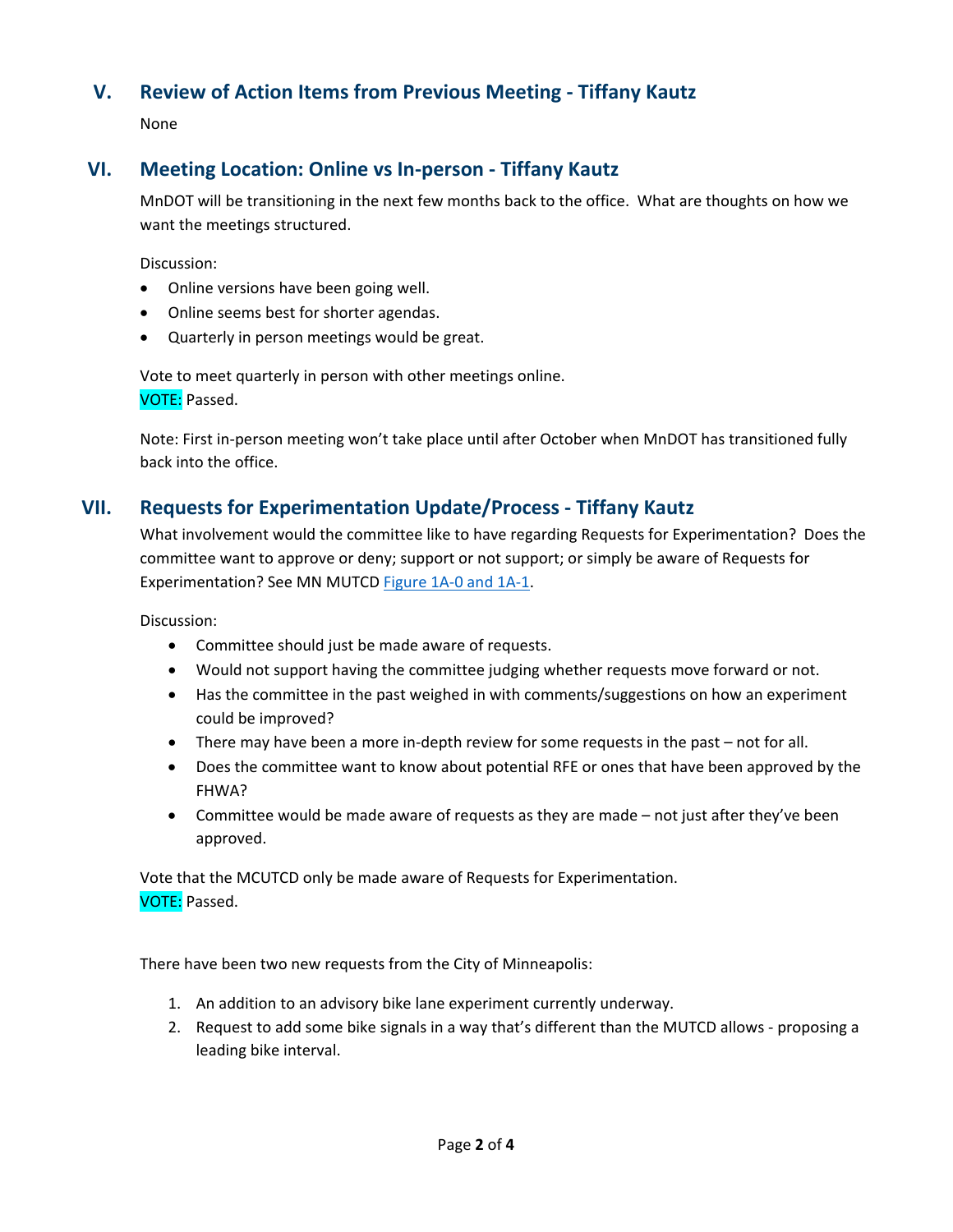#### Action Item: Tiffany will find a place to put Request to Experiment documents and will provide links for the committee to access.

Action Item: Tiffany will update MN MUTCD [Figures 1A-0 and 1A-1](https://www.dot.state.mn.us/trafficeng/publ/mutcd/mnmutcd2020/mnmutcd-1.pdf) to show that MnDOT is copied on Requests rather than that all Requests need to go through MnDOT. She will present the updated material at a later meeting.

# **VIII. 2B.13 Speed Limit Sign (R2-5P, R2-5aP, R2-5bP, R2-5cP) - Tiffany Kautz**

The following paragraph from the National MUTCD (Sect. 2B.13) and the CITYWIDE (R2-5aP), NEIGHBORHOOD (R2-5bP), RESIDENTIAL (R2-5cP), and UNLESS OTHERWISE POSTED (R2-5P) plaques were not included in the MN MUTCD.

#### Option:

<sup>08</sup>If a jurisdiction has a policy of installing Speed Limit signs in accordance with statutory requirements only on the streets that enter a city, neighborhood, or residential area to indicate the speed limit that is applicable to the entire city, neighborhood, or residential area unless otherwise posted, a CITYWIDE (R2-5aP), NEIGHBORHOOD (R2-5bP), or RESIDENTIAL (R2-5cP) plaque may be mounted above the Speed Limit sign and an UNLESS OTHERWISE POSTED (R2-5P) plaque may be mounted below the Speed Limit sign (see Figure 2B-3).



Changes to Minneosta Speed Limit legislation more easily allow cities the ability to establish speed limit for city streets. The proposal was to update the MN MUTCD by adding back in the paragraph and plaques (listed above) to Section 2B.13. The paragraph and plaques listed above are currently found in the National MUTCD.

#### Discussion:

In general the committee expressed reservations regarding signs for citywide speed limits. The committee did not support the NEIGHBORHOOD and RESIDENTIAL plaques:

- NEIGHBORHOOD and RESIDENTIAL plaques could complicate signing for speed zones and make it more confusing for motorists.
- The terms neighborhood and residential are not defined.
- NEIGHBORHOOD and RESIDENTIAL are supplemental plaques becomes more of an informational plaque, not a regulatory sign.

The committee agreed to modify the Federal MUTCD as follows:

If a jurisdiction has a policy of installing Speed Limit signs in accordance with statutory requirements only on the streets that enter a city, neighborhood, or residential area to indicate the speed limit that is applicable to the entire city unless otherwise posted, a CITYWIDE (R2-5aP) plaque may be mounted above the Speed Limit sign and an UNLESS OTHERWISE POSTED (R2-5P) plaque may be mounted below the Speed Limit sign (see Figure 2B-3).